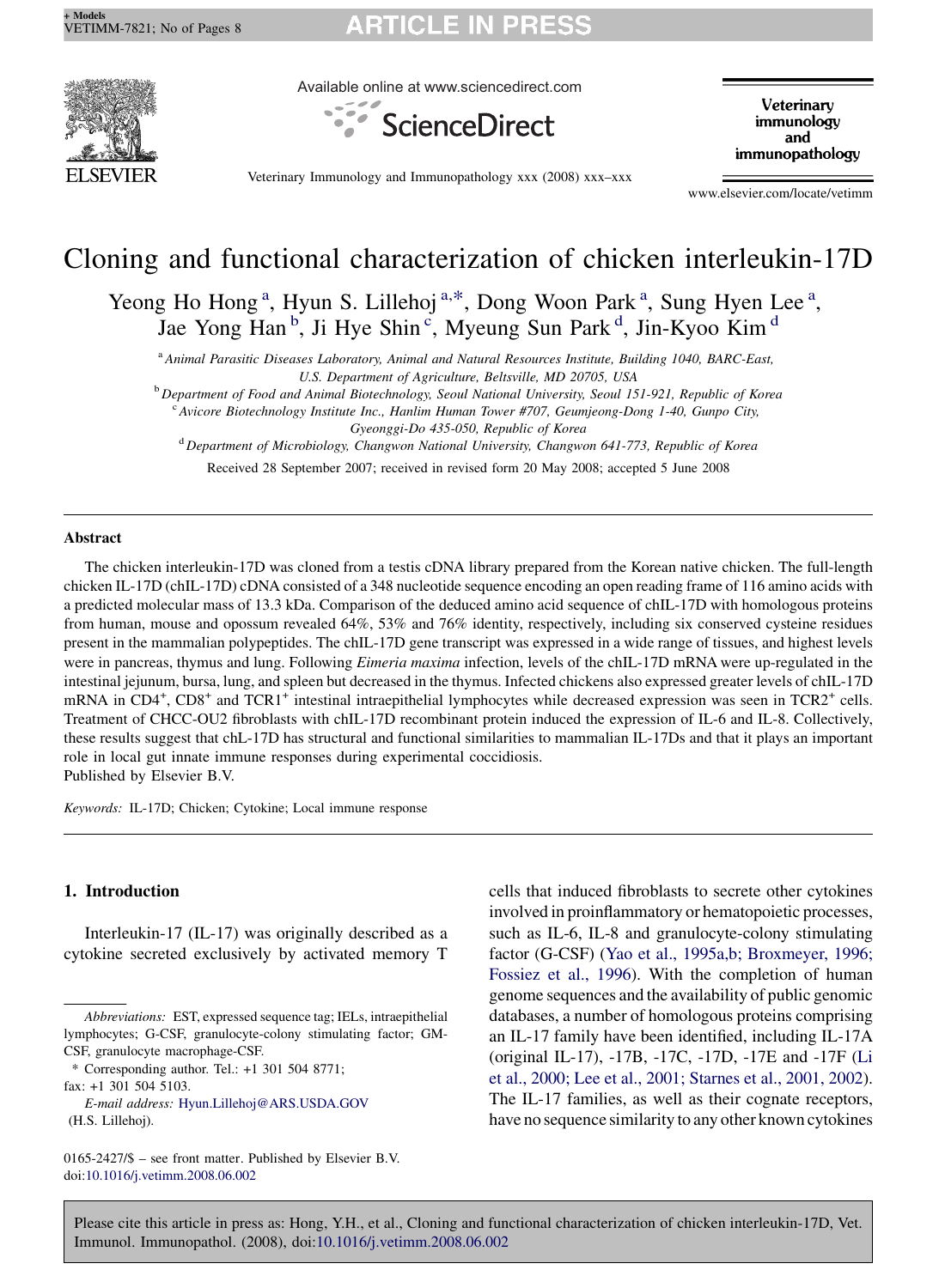2 Y.H. Hong et al. / Veterinary Immunology and Immunopathology xxx (2008) xxx–xxx

or receptors and thus appear to represent a distinct ligandreceptor signaling system ([Yao et al., 1995a; Kawaguchi](#page-7-0) [et al., 2004\)](#page-7-0). Three members of this family, IL-17A, -17E (IL-25), and -17F, have been the most characterized and have been shown to be proinflammatory in nature [\(Kawaguchi et al., 2004](#page-7-0)).

Functional studies of IL-17 cytokines have described a broad range of effects on cells and tissues. IL-17A was expressed by activated  $CD4^+$  and  $CD8^+$  T cells, but not resting T cells ([Yao et al., 1995a](#page-7-0)), neutrophils and eosinophils [\(Teunissen et al., 1998;](#page-7-0) [Chakir et al., 2003; Ferretti et al., 2003\)](#page-7-0). Similarly, IL-17F was produced primarily by activated T cells and monocytes and stimulated the production of IL-6, IL-8 and G-CSF [\(Hymowitz et al., 2001; Starnes et al.,](#page-6-0) [2001\)](#page-6-0). CD4<sup>+</sup> helper T cells that produce IL-17A and IL-17F are referred to as  $T_H$ -17 cells.  $T_H$ -17 cells also produce IL-22, IL-26, interferon- $\gamma$ , chemokine CCL20 and transcription factor  $ROR\gamma t$ , but their function in immunity remains to be fully determined ([Wilson et al.,](#page-7-0) [2007\)](#page-7-0). IL-17B mRNA was identified in adult pancreas, small intestine and stomach, whereas IL-17C mRNA was not detected by blot hybridization in several adult tissues examined [\(Li et al., 2000\)](#page-7-0). Neither of these transcripts was found in activated T cells. The IL-17D gene appeared to be most homologous to IL-17B and was preferentially expressed in resting CD4<sup>+</sup> T cells, skeletal muscle, brain, pancreas, heart, lung and adipose tissue ([Starnes et al., 2002](#page-7-0)). IL-17E was restricted to  $T_H2$  cells and over-expression of this cytokine resulted in the production of IL-4, IL-5, IL-13, and IgE during airway eosinophilia, suggesting that it might be involved in the allergic response [\(Hurst et al.,](#page-6-0) [2002\)](#page-6-0). Clinically, IL-17 family members have been linked to many disease processes such as rheumatoid arthritis ([Kotake et al., 1999; Bush et al., 2001;](#page-7-0) [Chabaud et al., 2001\)](#page-7-0), chronic obstructive pulmonary disease ([Linden et al., 2000\)](#page-7-0), psoriasis [\(Teunissen et al.,](#page-7-0) [1998\)](#page-7-0), and allograft rejection ([Van Kooten et al., 1998;](#page-7-0) [Antonysamy et al., 1999\)](#page-7-0).

Nucleotide sequences homologous to human IL-17A, -17B, -17D and -17F have been identified in the chicken genome ([Min and Lillehoj, 2002; Kaiser et al.,](#page-7-0) [2005](#page-7-0)). Among these, only IL-17A has been cloned and characterized ([Min and Lillehoj, 2002](#page-7-0)). In that study, a cDNA encoding chIL-17A was isolated from an expressed sequence tag (EST) library prepared from intestinal intraepithelial lymphocytes (IELs) of chickens infected with Eimeria parasites, the etiologic agent of avian coccidiosis. ChIL-17A mRNA was expressed by activated T cells and its recombinant protein induced chicken embryonic fibroblasts to secrete IL-6. In the

current study, we have extended these findings by the identification and characterization of chIL-17D from a testis cDNA library.

#### 2. Materials and methods

#### 2.1. Animals and experimental Eimeria infection

Broiler chickens were purchased from Longenecker's Hatchery (Elizabethtown, PA, USA) and housed in wire cages with feed and water provided *ad libitum*. At 3 weeks of age, the chickens were orally inoculated with  $1.0 \times 10^4$  sporulated oocysts of *Eimeria maxima* (Tyson strain) or PBS as a negative control as described [\(Hong](#page-6-0) [et al., 2006c\)](#page-6-0). All protocols were approved by the Institutional Animal Care and Use Committee of the Beltsville Agricultural Research Institute.

#### 2.2. Cloning of chIL-17D cDNA

Construction of a 26-week-old Korean native chicken testis EST library in the Uni-ZAP XR cloning vector was described [\(Shin et al., 2005](#page-7-0)). The chIL-17D EST (GenBank accession number CO771003) was identified based on nucleotide sequence homology to mammalian IL-17D sequences in GenBank using the BLAST program [\(http://www.ncbi.nlm.nih.gov/](http://www.ncbi.nlm.nih.gov/BLAST/) [BLAST/](http://www.ncbi.nlm.nih.gov/BLAST/)). Predicted amino acids sequences of chicken and mammalian IL-17Ds were compared using CLUSTALW (1.83) ([http://www.ebi.ac.uk/Tools/clus](http://www.ebi.ac.uk/Tools/clustalw/)[talw/\)](http://www.ebi.ac.uk/Tools/clustalw/). The complete chIL-17D coding sequence was isolated by 5'-RACE (Clontech, Mountain View, CA, USA) and RT-PCR. Briefly, total RNA was prepared using TRIzol (Invitrogen, Carlsbad, CA, USA) from testis, bursa, spleen, thymus, lung, jejunum and muscle tissues of E. maxima-infected 2-week-old broiler chickens. Total RNA  $(5.0 \mu g)$  from pooled tissue RNA was treated with 1.0 U of TURBO DNase (Ambion, Austin, TX, USA) and incubated at  $70^{\circ}$ C for 10 min. Using this total RNA, 5'-RACE was performed according to the manufacturer's instructions. DNase I treated total RNA reverse-transcribed at 42 °C for 1 h using the StrataScript first strand synthesis system (Stratagene, La Jolla, CA, USA). PCR was performed using restriction endonucleaseanchored primers (Bam HI, Hind III) and cDNA as template. PCR products were digested with Bam HI and Hind III (Roche, Indianapolis, IN, USA), ligated into the corresponding restriction endonuclease sites of pET32a (+) (Novagen, Madison, WI, USA) and transformed into BL21 (DE3) competent cells (Invitrogen).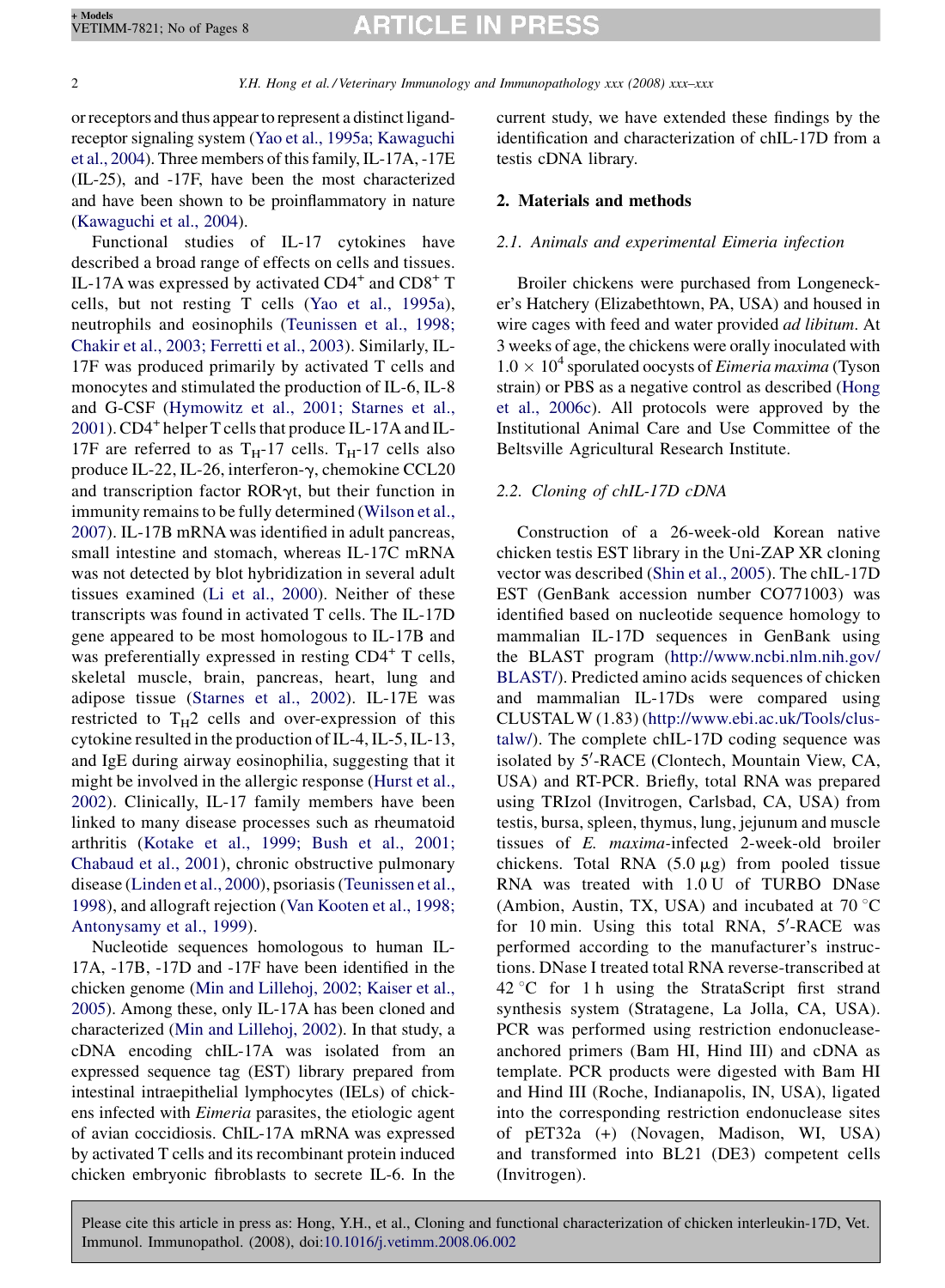## 2.3. Tissue distribution of chIL-17D mRNA

Tissue samples were obtained from 2-week-old broiler chickens as described ([Hong et al., 2006c](#page-6-0)). Quantitative RT-PCR oligonucleotide primers for chIL-17D and GAPDH are listed in Table 1. Reverse transcription of total RNA was performed as described above. Amplification and detection were carried out using equivalent amounts of total RNA from each tissue with the Mx3000P system and Brilliant SYBR Green QPCR master mix (Stratagene) for 1 cycle at 95  $\degree$ C for 10 min, 40 cycles at 95 °C for 30 s, 56 °C for 30 s, and  $72 °C$  for 1 min [\(Hong et al., 2006a\)](#page-6-0). Each RT-PCR experiment contained triplicates of test samples and 2 fold dilutions of standard RNA. Mean threshold cycle values  $(C_t)$  for the chIL-17D and GAPDH products were calculated for each experiment and the levels of chIL-17D transcripts were normalized to those of GAPDH using the Q-gene program [\(Muller et al., 2002\)](#page-7-0).

### 2.4. Magnetic cell separation

Intestinal IELs were isolated from E. maximainfected chickens at 72 h post-infection and sorted into marker-specific fractions (CD4<sup>+</sup>, CD8<sup>+</sup>, TCR1<sup>+</sup> and TCR2<sup>+</sup> ) using the magnetic BD IMag Cell Separation System (BD Biosciences Pharmingen, San Jose, CA, USA) as described [\(Hong et al., 2006a\)](#page-6-0). Magnetic particles were isolated, the positive cell fractions were resuspended in serum-free Hanks' balanced salt solution and chIL-17D transcripts were analyzed by quantitative RT-PCR as described above.

### 2.5. Expression of chIL-17D recombinant protein

E. coli BL21(DE3) transformed with the pET32a(+)- IL-17D plasmid was induced with 1.0 mM isopropyl  $\beta$ -D-galactopyranoside (IPTG, Amersharm Biosciences, Piscataway, NJ, USA) for 4 h at  $26^{\circ}$ C and the soluble polyhistidine-tagged chIL-17D recombinant protein was purified on a  $Ni^{2+}$ -NTA His-bind resin column (Novagen) according to the manufacturer's protocol. A  $T_{\rm T}$ 

mock preparation was made from E. coli transformed with pET32a(+) empty vector and fractionated in an identical manner on the  $Ni^{2+}$ -NTA His-bind resin. Purified proteins were heated at 95 $\degree$ C for 5 min in SDS-PAGE sample buffer (0.125 M Tris–HCl, pH 6.8, 4% SDS, 20% glycerol, 10% 2-mercaptoethanol, 0.004% bromophenol blue), resolved on 15% SDS-PAGE gels and analyzed by Western blotting with anti-polyhistidine antibody as described [\(Hong et al., 2006a](#page-6-0)). ChIL-17D recombinant protein was dialyzed in PBS before testing for its biological activity.

## 2.6. Biological activity of chIL-17D recombinant protein

CHCC-OU2, an embryonic fibroblast cell line [\(Ogura](#page-7-0) [and Fujiwara, 1987\)](#page-7-0), was cultured in 6-well plates at  $1.0 \times 10^6$  cells/well in Dulbecco's Modified Eagle's medium (Sigma) supplemented with 10% FBS, 100 U/ ml of penicillin and 100  $\mu$ g/ml of streptomycin at 41 °C. The cells were untreated or treated with 1.0 or 4.0  $\mu$ g of chIL-17D recombinant protein or an equivalent amount of the mock preparation for 24 h and IL-6, IL-8/CAF [CXCLi2] and GM-CSF gene expression determined by quantitative RT-PCR using the primers listed in Table 1.

## 2.7. Statistical analysis

Mean  $\pm$  S.D. values for each group (N = 3) were calculated and differences between groups were analyzed by the Student's t-test, Dunnet multiple comparison test or the Tukey–Kramer multiple comparison test using InStat $^{(8)}$  software (Graphpad, San Diego, CA, USA). Differences were considered significant at  $p < 0.05$ .

#### 3. Results

#### 3.1. Isolation of chIL-17D cDNA

Computer-assisted alignment of translated cDNA sequences indicated that a 923 nucleotide chicken

| rapie i |  |  |                                                       |  |
|---------|--|--|-------------------------------------------------------|--|
|         |  |  | Sequences of primer sets used for quantitative RT-PCR |  |

| RNA target       | Primer sequences               | Product                        | Accession |          |
|------------------|--------------------------------|--------------------------------|-----------|----------|
|                  | Forward                        | Reverse                        | size (bp) | number   |
| <b>GAPDH</b>     | 5'-GGTGGTGCTAAGCGTGTTAT-3'     | 5'-ACCTCTGTCATCTCTCCACA-3'     | 264       | K01458   |
| $IL-17D$         | 5'-GCTGCCTCATGGGGATCTTTGGTG-3' | 5'-CGATGACGGCTTGTTCTGGTTGAC-3' | 248       | EF570583 |
| $IL-6$           | 5'-CAAGGTGACGGAGGAGGAC-3'      | 5'-TGGCGAGGAGGGATTTCT-3'       | 254       | AJ309540 |
| IL-8/CAF[CXCLi2] | 5'-GGCTTGCTAGGGGAAATGA-3'      | 5'-AGCTGACTCTGACTAGGAAACTGT-3' | 200       | AJ009800 |
| GM-CSF           | 5'-CGCCCACCACAACATACTC-3'      | 5'-ACGATTCCGCTTTCTTCCT-3'      | 202       | AJ621740 |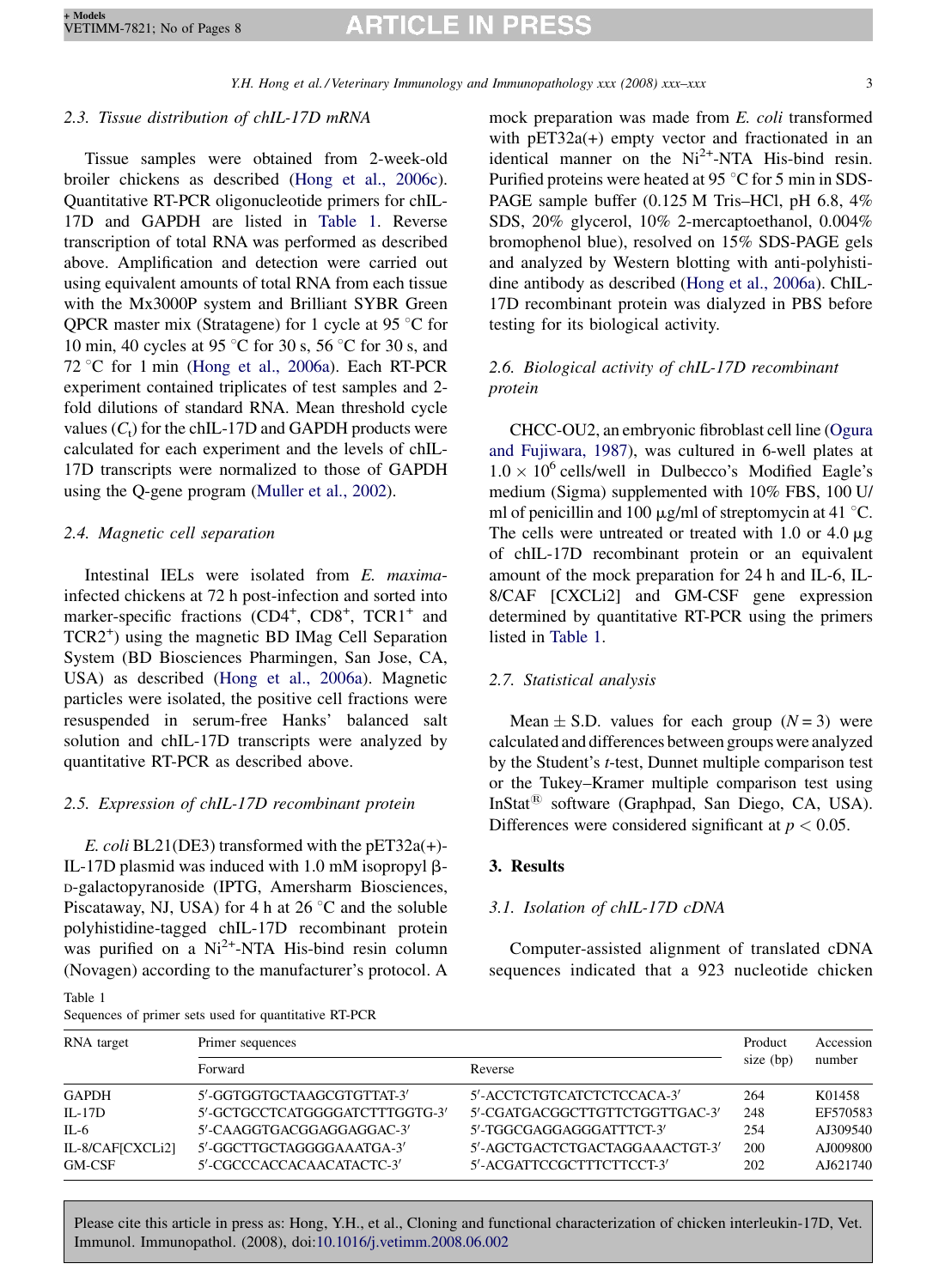4 Y.H. Hong et al. / Veterinary Immunology and Immunopathology xxx (2008) xxx–xxx

testis EST clone submitted to NCBI GenBank dbEST under accession number CO771003 encoded the chicken homolog of mammalian IL-17D. The chIL-17D EST contained a 348 nucleotide open reading frame predicted to encode a protein of 116 amino acids and a molecular mass of 13.3 kDa (GenBank accession number EF570583). Comparison of the predicted amino acid sequence of chIL-17D with homologous proteins from human, mouse and gray short-tailed opossum (Monodelphis domestica) revealed 64% identity with human, 53% with mouse and 76% with opossum IL-17Ds (Fig. 1). In particular, six conserved cysteine residues known to form intrachain disulfide bonds in IL-17 family members were conserved between the chicken and mammalian proteins, strongly suggesting that this cDNA encodes chIL-17D. When the chIL-17D cDNA was subcloned into the  $pET32a(+)$  vector, expressed in E. coli and purified by  $Ni<sup>2+</sup>$  chelation chromatography by virtue of its polyhistidine tag, a single protein band with an apparent molecular mass of approximately 36.0 kDa was observed [\(Fig. 2](#page-4-0)). The increased size over the predicted 13.3 kDa was due to the presence of 3 epitope tags (polyhistidine, S-protein and thioredoxin) in the recombinant protein that were encoded by the plasmid vector.

## 3.2. Tissue distribution of chIL-17D mRNA

Various tissues and organs were examined for chIL-17D gene expression by quantitative RT-PCR. Greatest mRNA levels were in pancreas, thymus and lung, intermediate levels in adipose tissue, caeca and bursa and lowest levels in spleen, liver, brain, heart, muscle, duodenum and jejunum ([Fig. 3](#page-4-0)).

## 3.3. Effect of Eimeria infection on levels of chIL-17D mRNA

Our previous study demonstrated that chIL-17A mRNA levels were up-regulated 1650-fold in IELs isolated from the chicken intestinal jejunum at 3 days following primary oral infection with E. maxima compared with uninfected controls ([Hong et al.,](#page-6-0) [2006c\)](#page-6-0). Because the gene expression levels of most cytokines that we tested showed significant increases at 3 day after infection, we quantified its mRNA levels at 3 days post-infection with  $E$ . maxima in 5 of the organs analyzed in [Fig. 3](#page-4-0) representing low (spleen, jejunum), intermediate (bursa) and high (thymus, lung) endogenous expression levels. Levels of the IL-17D transcript were significantly increased in jejunum, bursa, lung and spleen compared with uninfected controls ( $p < 0.001$ )

| chicken IL-17D |                                                                                          |     |
|----------------|------------------------------------------------------------------------------------------|-----|
| human IL-17D   | MLVAGFLLALPPSWAAGAPRAGRRPARPRGCADRPEELLEOLYGRLAAGVLSAFHHTLOL 60                          |     |
| mouse IL-17D   | MLAVGFLLALAPDRAAGALRTGRRLGRPRECADRPEELLEOLYGRLAAGVLSAFHHTLOL 60                          |     |
| opossum IL-17D | MPVAVFVLSMLVSLSSDAFRINKRPVRTRTCADRPEELLEOLYGRLAAGMLSAFHHTLOL 60<br>$\cdot$ * $\cdot$ * * |     |
| chicken IL-17D | ---------------------YLLPC----------RISYDPTRYPKYIPEAYCLCKGC 34                           |     |
| human IL-17D   | GPREQARNASCPAGG-RPADRRFRPPTNLRSVSPWAYRISYDPARYPRYLPEAYCLORGO                             | 119 |
| mouse IL-17D   | GPREOARNASAGLG--OAADRAPATHOPAORV-PEAYSISYDPARFPRYLPEAYCLCRGC                             | 117 |
| opossum IL-17D | EPODKERNVSCPAGGRPGODKKYRLPINLHSVSPWAYRISYDPTRYPKYMPEAYCLOKGO 120                         |     |
| chicken IL-17D | LMGIFGEENFHFRSTPVYMPTVILRRTSSCAGGRYVYTEDYVTIPVGCTCVPEQEKEAED 94                          |     |
| human IL-17D   | LTGLFGEEDVRFRSAPVYMPTVVLRRTPACAGGRSVYTEAYVTIPVGCTCVPEPEKDADS 179                         |     |
| mouse IL-17D   | LTGLYGEEIFRFRSTPVFSPAVVLRRTAACAGGRSVYAEHYITIPVGCTCVPEPDKSADS 177                         |     |
| opossum IL-17D | LTGLYGEENFSFRSTPVYMPTVILRRTSAGAGGRYVYTEDYVTIPVGCTCVPEOEKEAES 180                         |     |
| chicken IL-17D | VNSSIDKQEMKLLVNQN-KPSSE 116                                                              |     |
| human IL-17D   | INSSIDKOGAKLLLGPNDAPAGP 202                                                              |     |
| mouse IL-17D   | ANSSMD----KLLLGPADRPAGR 196                                                              |     |
| opossum IL-17D | LNSSIDKOGMKLLMNPNDKPTTN 203                                                              |     |
|                | $***.*$ $***$ $*$ $*$                                                                    |     |

Fig. 1. Deduced amino acid sequence comparison of proteins encoded by chicken and mammalian IL-17D cDNAs. Sequences were aligned using the CLUSTAL W (1.83) program [\(www.ebi.ac.uk/clustalw/\)](http://www.ebi.ac.uk/clustalw/). The six conserved cysteine residues are highlighted by black boxes. Human IL-17D, accession number NP\_612141; mouse IL-17D, accession number NP\_665836; opossum predicted IL-17D, accession number XP\_001375129; chicken IL-17D, accession number ABU51881. Single dots (.) indicate homologous amino acid changes. Double dots (:) indicate conserved amino acid changes. Asterisks (\*) indicate identical amino acids residues.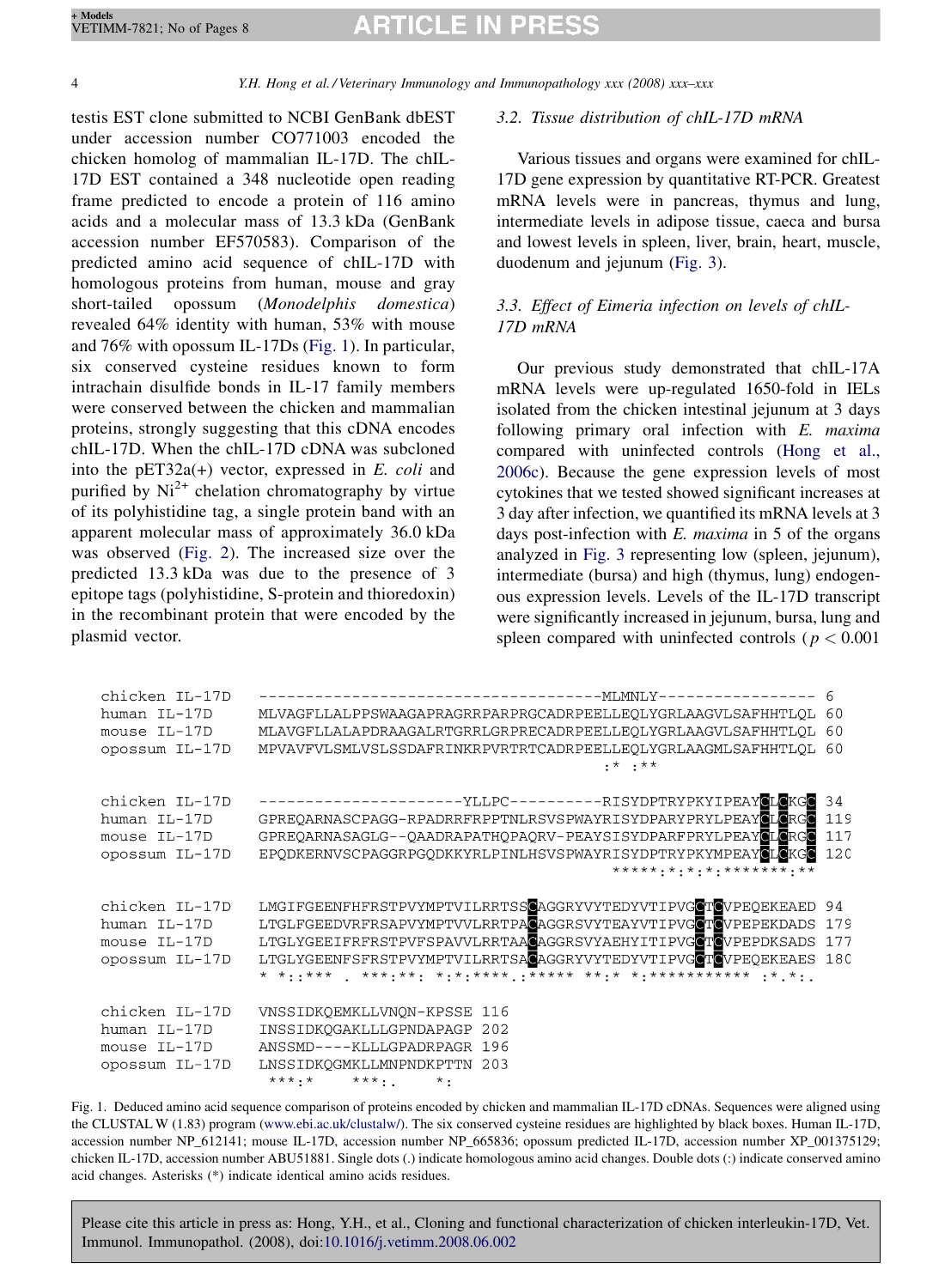Y.H. Hong et al. / Veterinary Immunology and Immunopathology xxx (2008) xxx–xxx 5

<span id="page-4-0"></span>

Fig. 2. Western blot analysis of chIL-17D recombinant protein. E. coli BL21(DE3) transformed with the pET32a(+)-IL-17D plasmid was induced with 1.0 mM IPTG, purified with a  $Ni<sup>2+</sup>$ -NTA His-bind resin column and analyzed by Western blotting using anti-polyhistidine antibody. Lane 1, Prestained protein markers with sizes indicated on the left in kilodaltons (kDa). Lane 2, chIL-17D.

or  $p < 0.0001$ ) but down-regulated in the thymus  $(p < 0.0001)$  (Fig. 4A). The net effect of *Eimeria* infection was to produce relatively uniform expression levels in the organs examined. Next, we quantified the levels of the chIL-17D mRNA in jejunum IELs following separation into CD4<sup>+</sup>, CD8<sup>+</sup>, TCR1<sup>+</sup> and TCR2<sup>+</sup> subpopulations with over 98% purity. As shown in Fig. 4B, mRNA levels were increased in CD4<sup>+</sup>, CD8<sup>+</sup> and  $TCR1<sup>+</sup>$  cells but decreased in  $TCR2<sup>+</sup>$  cells. The greatest increase was noted in CD4<sup>+</sup> IELs where levels of the chIL-17D transcript were augmented approximately 1100-fold compared with uninfected controls.



Fig. 3. Tissue distribution of chIL-17D mRNA. Total RNA was isolated from the indicated sources, analyzed for IL-17D mRNA by quantitative RT-PCR and normalized to GAPDH mRNA. Each bar represents the mean  $\pm$  S.D. of triplicate determinations. Bars with different letters are significantly different ( $p < 0.05$ ). ChIL-17D regression equation:  $C_t = 3.05x + 32.6$ ,  $r^2 = 0.99$ ; GAPDH regression equation:  $C_t = 3.42x + 32.2$ ,  $r^2 = 0.99$ .



Fig. 4. Tissue and T cell distribution of chIL-17D mRNA following E. maxima infection. Chickens were uninfected or infected with E. maxima at 3 weeks of age, tissues (A) or T cell subpopulation from intestinal jejunum IELs (B) were prepared at 72 h post-infection (PI), analyzed for IL-17D mRNA by quantitative RT-PCR and normalized to GAPDH mRNA. Each bar represents the mean  $\pm$  S.D. of triplicate determinations.  $\bar{p}$  < 0.001;  $\bar{p}$  < 0.0001 comparing E. maxima infected chickens with uninfected controls.

## 3.4. Cytokine/chemokine induction by chIL-17D recombinant protein

Our laboratory previously reported that chIL-17A recombinant protein, purified as a polyhistidine tagged fusion protein, stimulated the production of the proinflammatory cytokine IL-6 by chicken embryonic fibroblasts, suggesting a functional role for the cytokine in avian immunity ([Min and Lillehoj, 2002\)](#page-7-0). Therefore, it was of interest to determine the effects of chIL-17D protein on induction of proinflammatory cytokines and chemokines. Compared with fibroblasts that were either untreated or treated with a mock control preparation from empty vector transformed E. coli, IL-6 and IL-8 transcript levels were significantly up-regulated following treatment with purified chIL-17 recombinant protein ([Fig. 5\)](#page-5-0). By contrast, expression of GM-CSF was unaffected (data not shown).

#### 4. Discussion

This report documents the molecular cloning of a chicken cDNA homologous to mammalian IL-17D,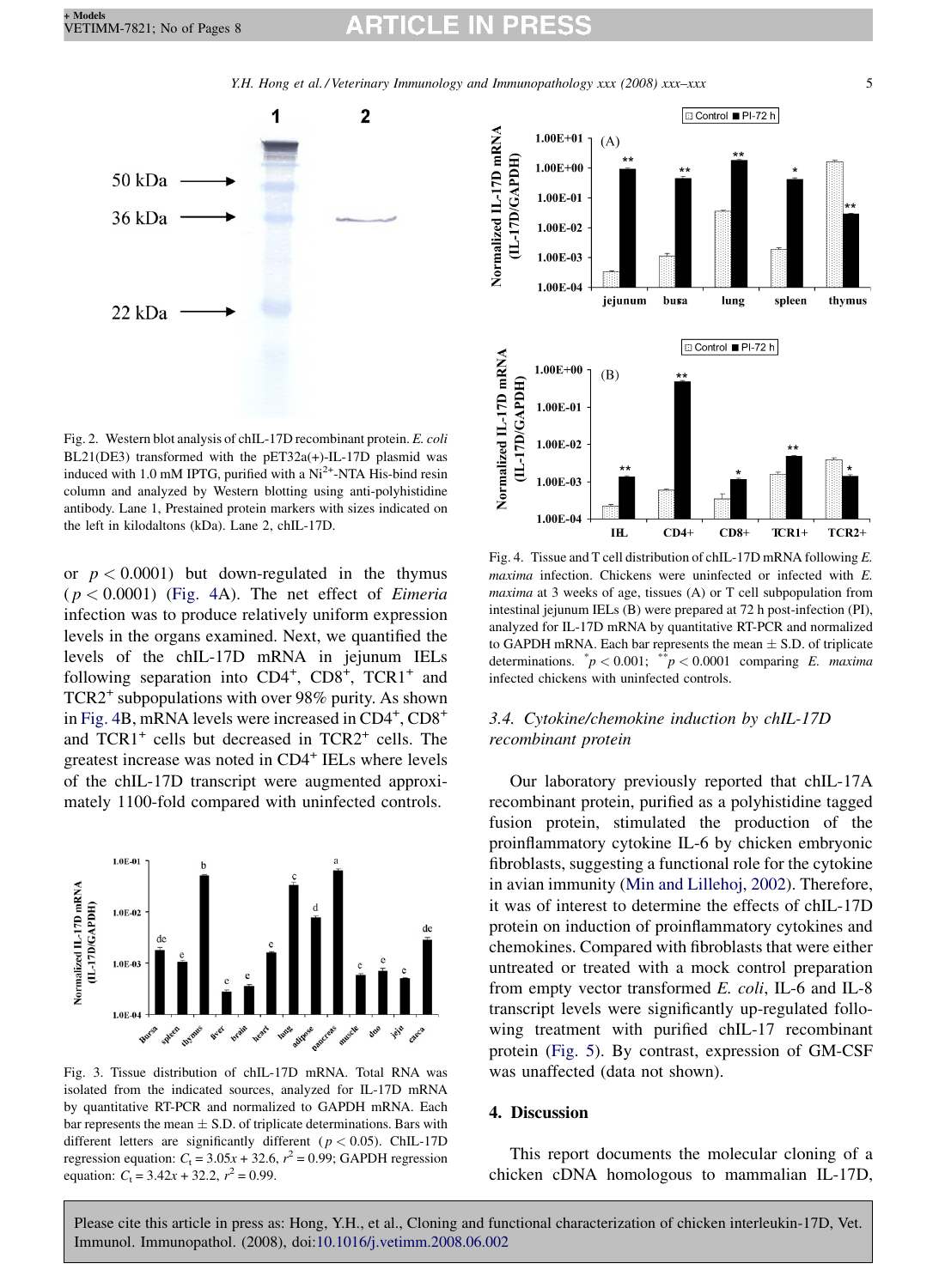<span id="page-5-0"></span>6 Y.H. Hong et al. / Veterinary Immunology and Immunopathology xxx (2008) xxx–xxx



Fig. 5. IL-6 and IL-8/CAF [CXCLi2] mRNA levels following chIL-17D recombinant protein treatment. CHCC-OU2 chicken embryonic fibroblasts in six-well plates were untreated or treated for 24 h with a mock preparation or the indicated amounts of purified chIL-17D recombinant protein, IL-6 (A) and IL-8 (B) mRNA levels were determined by quantitative RT-PCR and normalized to GAPDH mRNA. Each bar represents the mean  $\pm$  S.D. of triplicate determinations. Control, untreated fibroblasts. Mock, a preparation from pET32a(+) empty vector transformed E. coli corresponding to 1.0 mg of purified chIL-17D recombinant protein. IL-6 regression equation:  $C_t = 2.97x + 40.4$ ,  $r^2 = 0.95$ ; IL-8 regression equation:  $C_t = 3.73x + 39.1$ ,  $r^2 = 0.99$ .  $p^* = 0.05$ ;  $p^* = 0.01$  comparing chIL-17D-treated cells with mock-treated cells.

analysis of the expression of its corresponding gene transcript and characterization of its encoded protein. Endogenous chIL-17D mRNA was present in all organs examined with highest levels in pancreas, thymus and lung. Following E. maxima infection, chIL-17D transcript levels were increased in intestinal IELs, bursa, lung, and spleen but decreased in the thymus. Among IEL subpopulations, infected chickens expressed greater levels of the chIL-17D mRNA in CD4<sup>+</sup>,  $CD8<sup>+</sup>$  and  $TCR1<sup>+</sup>$  cells but decreased expression in TCR2<sup>+</sup> cells. Unlike mammals, chicken T cells are divided into three separate subpopulations on the basis of their cell surface antigen expression and their biological function ( $\alpha\beta$ -T cell receptors, TCR2 and 3, and  $\gamma\delta$ -TCR, TCR1) ([Davidson and Boyd, 1992\)](#page-6-0). The  $\alpha\beta$ -TCRs (TCR2 and 3) are known to mediate MHCrestricted antigen recognition by T-cells, whereas the physiological role of T cells expressing TCR1 ( $\gamma\delta$ -TCR) is not well defined [\(Gobel, 1996](#page-6-0)). Treatment of chicken fibroblasts with chIL-17D recombinant protein induced the expression of IL-6 and IL-8 but not GM-CSF. Taken together, these results suggest that chIL-17D plays an important role in innate immunity in the intestine during experimental coccidiosis.

Based on its sequence homology to mammalian IL-17Ds, and in particular the presence of six conserved cysteine residues, it is strongly suggested that this cDNA encodes chIL-17D. The degree of sequence identity shared by chIL-17D with the mammalian proteins (53– 76%) is somewhat higher than that between chicken and mammalian IL-17As (37–46%) [\(Min and Lillehoj,](#page-7-0) [2002\)](#page-7-0). When compared among them, the mammalian proteins exhibit the greatest homology is in their Ctermini, suggesting that the N-terminus may be involved in receptor specificity in IL-17 families in human [\(Starnes et al., 2002](#page-7-0)). It is ofinterest to note, however, that when aligned with the mammalian proteins, chIL-17D appears to be shorter than mammalian peptides at its Nterminus, with homology only evident beginning with Arg-12 in the chicken protein corresponding to Arg-97, Ser-95 and Arg-98 in the human, mouse and opossum sequences. Several attempts to sequence the entire 5'truncated or spliced region using several tissue RNA samples from bursa, lung, spleen, thymus, testis, IELs and muscle, failed to demonstrate any existence of alternative spliced form of chicken IL-17D. These results indicate that chicken IL-17D has only single exon gene.

Sequence homologies between members of chIL-17s range from 17% (chIL-17A vs. chIL-17B), 19% (chIL-17A vs. chIL-17D) and 24% (chIL-17B vs. chIL-17D). These values are generally lower than those between human IL-17s (20–50%) ([Moseley et al., 2003\)](#page-7-0). This difference may be due, in part, to the fact that the genes for the chicken IL-17s arelocated on different chromosomes, chIL-17A on chromosome 3, chIL-17B on chromosome 13, andthe compiled chIL-17D cDNAwhich was mapped to chromosome 1 genomic contig ([Kaiser et al., 2005\)](#page-7-0) as described in human [\(Moseley et al., 2003\)](#page-7-0).

The pattern of tissue and organ chIL-17D expression was similar to human IL-17D, both of which are unusual for IL-17 family members [\(Starnes et al., 2002\)](#page-7-0). For example, human IL-17A and -17F are mainly expressed by activated  $CD4^+$  T cells and monocytes ([Yao et al., 1995a; Starnes et al., 2001\)](#page-7-0). On the other hand, chIL-17A expression was only observed by Con A-activated splenic lymphocytes and a reticuloendotheliosis virus-transformed chicken lymphoblast cell line (CU205), but not in normal tissues [\(Min and Lillehoj,](#page-7-0) [2002](#page-7-0)). Interestingly, while chIL-17A mRNA levels did not change following E. tenella infection, they were highly up-regulated following primary infection with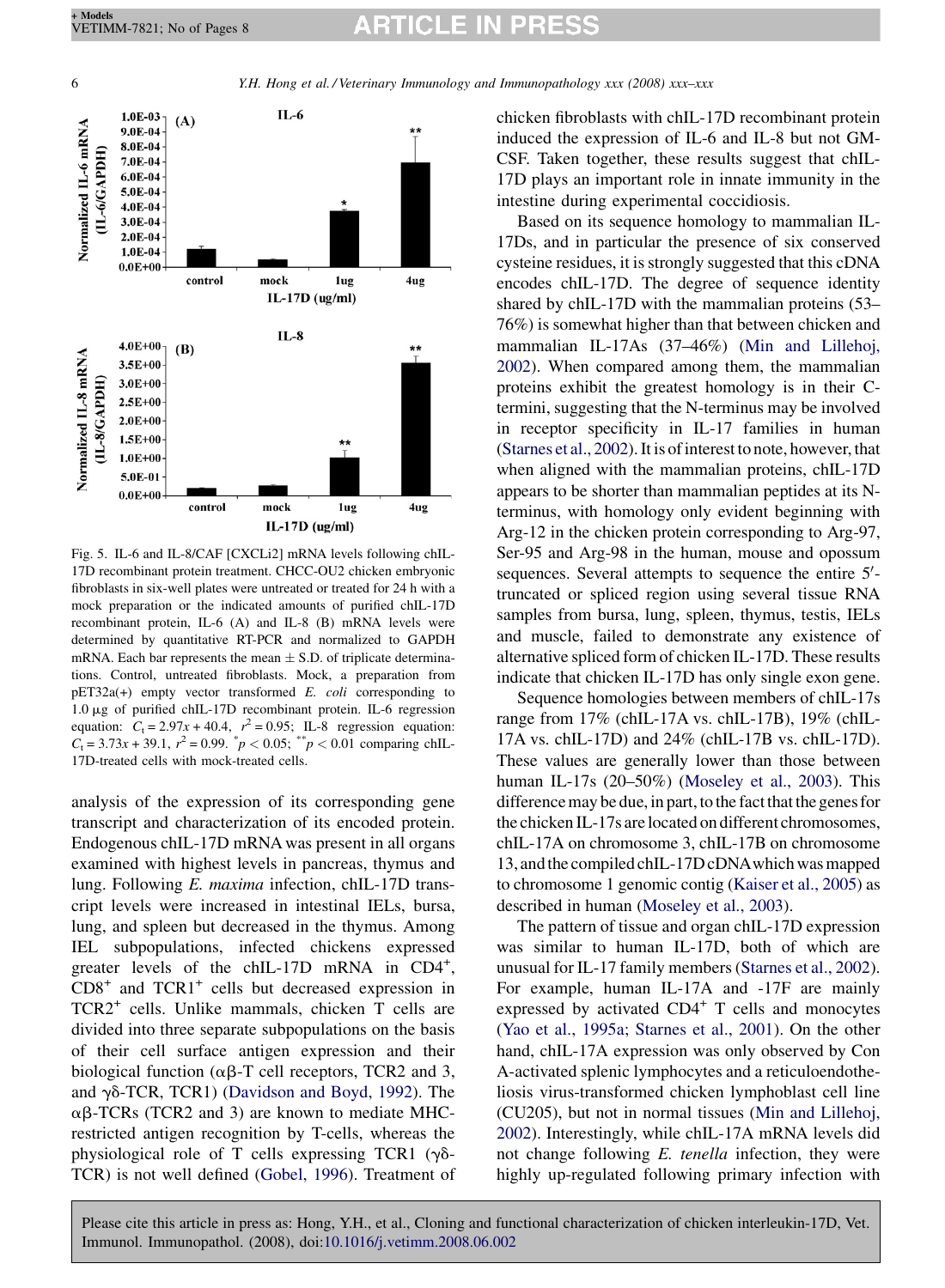<span id="page-6-0"></span>Eimeria acervulina or E. maxima (Hong et al., 2006b,c). The ability of the latter species of *Eimeria* to stimulate the expression of chIL-17 family members now appears also to apply to chIL-17D ([Fig. 4](#page-4-0)). However, it is not clear why E. maxima infection led to decreased chIL-17D transcript levels in the thymus or  $TCR2<sup>+</sup> IELs$ , particularly since [Starnes et al. \(2002\)](#page-7-0) reported that human IL-17D was expressed by resting  $CD4^+$  cells. One possibility is that chIL-17D plays a role in local immune responses that might occur in these tissues after structural damage, such as occurs in the intestine during avian coccidiosis as well as myocardial infarction or stroke in humans [\(Starnes et al., 2002](#page-7-0)).

Human IL-17D stimulated vascular endothelial cells to secrete IL-6, IL-8 and GM-CSF [\(Starnes et al., 2002](#page-7-0)). This effect is has been suggested to be mediated through NF-kB activation, as was shown for IL-17A and -17E [\(Yao et al., 1995a; Jovanovic et al., 1998; Laan et al.,](#page-7-0) [1999; Lee et al., 2001; Jones and Chan, 2002; Starnes](#page-7-0) [et al., 2002; Moseley et al., 2003](#page-7-0)). Despite its ability to induce GM-CSF, IL-17D suppressed the proliferation of myeloid progenitors in colony formation assays. Unlike human IL-17D, we were unable to demonstrate chicken GM-CSF expression in response to chIL-17D. However, the ability of chIL-17D to stimulate proinflammatory cytokine and chemokine expression suggests that it, as well as chIL-17A which also induced IL-6 production [\(Min and Lillehoj, 2002\)](#page-7-0), may be important soluble mediators in the initiation, sustenance and control of avian inflammatory responses. In summary, although the role of chIL-17D requires further characterization especially with respect to its potential action during protective immunity against economically important pathogens, its similarity with mammalian IL-17D indicates that it may become an attractive target for mitigating excessive inflammatory pathology or enhancing protective immunity when used as a vaccine adjuvant.

### Acknowledgements

This project is, in part, funded by USDA Cooperative State Research, Education and Extension Service, grant #2005-01812 (U.S. Veterinary Immune Reagent Network) and the BioGreen 21 program of the Rural Development Administration, Republic of Korea. The authors thank Dr. Erik P. Lillehoj for editorial comments.

## References

Antonysamy, M.A., Fanslow, W.C., Fu, F., Li, W., Qian, S., Troutt, A.B., Thomson, A.W., 1999. Evidence for a role of IL-17 in organ allograft rejection: IL-17 promotes the functional differentiation of dendritic cell progenitors. J. Immunol. 162, 577–584.

- Broxmeyer, H.E., 1996. Is interleukin 17, an inducible cytokine that stimulates production of other cytokines, merely a redundant player in a sea of other biomolecules? J. Exp. Med. 183, 2411–2415.
- Bush, K.A., Walker, J.S., Lee, C.S., Kirkham, B.W., 2001. Cytokine expression and synovial pathology in the initiation and spontaneous resolution phases of adjuvant arthritis: interleukin-17 expression is upregulated in early disease. Clin. Exp. Immunol. 123, 487–495.
- Chabaud, M., Lubberts, E., Joosten, L., van Den Berg, W., Miossec, P., 2001. IL-17 derived from juxta-articular bone and synovium contributes to joint degradation in rheumatoid arthritis. Arthritis Res. 3, 168–177.
- Chakir, J., Shannon, J., Molet, S., Fukakusa, M., Elias, J., Laviolette, M., Boulet, L.P., Hamid, Q., 2003. Airway remodeling-associated mediators in moderate to severe asthma: effect of steroids on TGFbeta, IL-11, IL-17, and type I and type III collagen expression. J. Allergy Clin. Immunol. 111, 1293–1298.
- Davidson, N.J., Boyd, R.L., 1992. Delineation of chicken thymocytes by CD3–TCR complex, CD4 and CD8 antigen expression reveals phylogenically conserved and novel thymocyte subsets. Int. Immunol. 4, 1175–1182.
- Ferretti, S., Bonneau, O., Dubois, G.R., Jones, C.E., Trifilieff, A., 2003. IL-17, produced by lymphocytes and neutrophils, is necessary for lipopolysaccharide-induced airway neutrophilia: IL-15 as a possible trigger. J. Immunol. 170, 2106–2112.
- Fossiez, F., Djossou, O., Chomarat, P., Flores-Romo, L., Ait-Yahia, S., Maat, C., Pin, J.J., Garrone, P., Garcia, E., Saeland, S., Blanchard, D., Gaillard, C., Das Mahapatra, B., Rouvier, E., Golstein, P., Banchereau, J., Lebecque, S., 1996. T cell interleukin-17 induces stromal cells to produce proinflammatory and hematopoietic cytokines. J. Exp. Med. 183, 2593–2603.
- Gobel, T.W., 1996. The T-dependent immune system. In: Davison, T.E., Morris, T.R., Payne, L.N. (Eds.), Poultry Immunology. Carfax Publishing Co., Abingdon, UK, pp. 31–34.
- Hong, Y.H., Lillehoj, H.S., Dalloul, R.A., Min, W., Miska, K.B., Tuo, W., Lee, S.H., Han, J.Y., Lillehoj, E.P., 2006a. Molecular cloning and characterization of chicken NK-lysin. Vet. Immunol. Immunopathol. 110, 339–347.
- Hong, Y.H., Lillehoj, H.S., Lee, S.H., Dalloul, R.A., Lillehoj, E.P., 2006b. Analysis of chicken cytokine and chemokine gene expression following Eimeria acervulina and Eimeria tenella infections. Vet. Immunol. Immunopathol. 114, 209–223.
- Hong, Y.H., Lillehoj, H.S., Lillehoj, E.P., Lee, S.H., 2006c. Changes in immune-related gene expression and intestinal lymphocyte subpopulations following Eimeria maxima infection of chickens. Vet. Immunol. Immunopathol. 114, 259– 272.
- Hurst, S.D., Muchamuel, T., Gorman, D.M., Gilbert, J.M., Clifford, T., Kwan, S., Menon, S., Seymour, B., Jackson, C., Kung, T.T., Brieland, J.K., Zurawski, S.M., Chapman, R.W., Zurawski, G., Coffman, R.L., 2002. New IL-17 family members promote Th1 or Th2 responses in the lung: in vivo function of the novel cytokine IL-25. J. Immunol. 169, 443–453.
- Hymowitz, S.G., Filvaroff, E.H., Yin, J.P., Lee, J., Cai, L., Risser, P., Maruoka, M., Mao, W., Foster, J., Kelley, R.F., Pan, G., Gurney, A.L., de Vos, A.M., Starovasnik, M.A., 2001. IL-17s adopt a cystine knot fold: structure and activity of a novel cytokine, IL-17F, and implications for receptor binding. EMBO J. 20, 5332–5341.